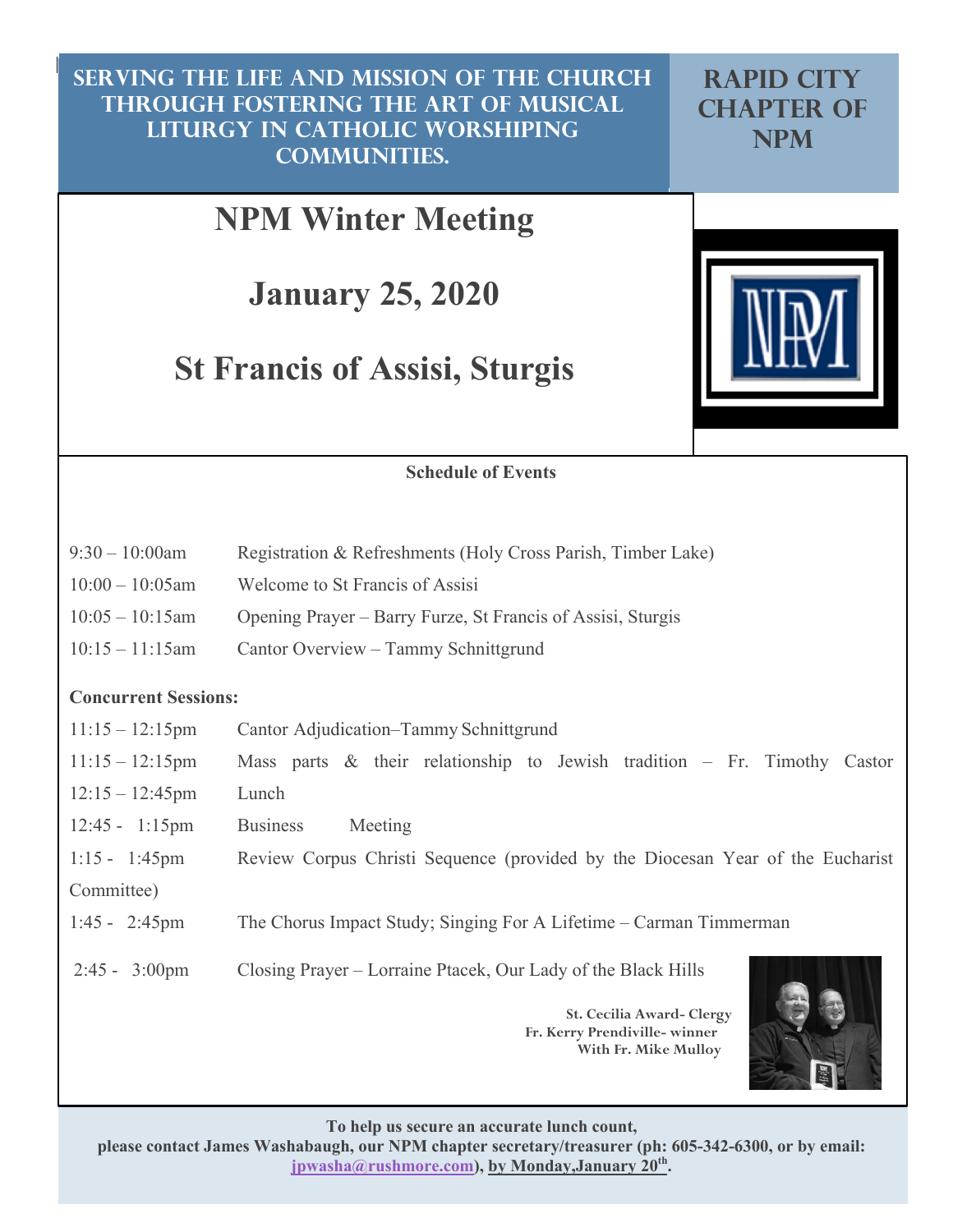#### **Director's Letter – Winter 2020**

Christmas celebrations across our diocese marked the culmination of weeks of musical preparation, as your glorious music added to the rich beauty of the season, and for an untold many in your congregations, it enabled a profound encounter with Christ. What an extraordinary gift and blessing you are to our diocesan parishes!

Now, as we wrap up the Epiphany of the Lord, St. Mark's Gospel recounts the visit by the magi, as they followed the star to the baby Jesus, paid him homage and offered their treasures. As the light of the star guided the magi, so to should we open ourselves to that same light. I am reminded of the beautiful song, "Follow That Star" by Arlene Axelon …

*"Can a star fill our hearts with love, will we follow its light, or will it fade at the manger bed, and last for just one night?"*

*"How blessed each day of our lives would be if we kept His star in mind. The love we give would come back to us and fill our lives and maybe touch mankind."*

A gentle, yet powerful reminder of the transformative power of God's love! That's a commitment I want to follow in this new year!

Speaking of the new year, we have a fantastic array of presentations lined up for our meetings in 2020! Be sure to check out a new feature in our newsletter, detailing coming events at our quarterly meetings. It can also serve as a forum to announce special upcoming music events involving our NPM members in their parishes or communities.

From the Diocesan Year of the Eucharist Committee, we have been advised of a recommended Sequence for the Solemnity of the Body and Blood of Christ to be chanted at Mass on June 14, 2020, as we complete our Year of the Eucharist. We will review this chant at both our Winter and Spring meetings. In the meantime, here are helpful links to begin familiarizing yourself with the music:

Sheet music for the original Gregorian chant setting, in English, can be found at:

learning and sharing opportunities to both educate and nourish music ministers.

http://www.ccwatershed.org/media/pdfs/12/06/05/12-10-52\_0.pdf

Organ accompaniment:

http://www.ccwatershed.org/media/pdfs/12/06/04/17-00-56\_0.pdf

To help choirs learn the melody, there is also a video online with the same melody, although some of the words are different:

http://www.youtube.com/watch?v=NfhF00wNLBg

As I begin my second year as co-Director of our NPM chapter, I am filled with gratitude for the opportunity I have been given to work with – and learn from – all of you! I extend my sincere thanks to Carman Timmerman, whose term as co-Director ended in Oct 2019. Carman has masterfully shared leadership of our chapter the past several years, and did a magnificent job representing our chapter in Raleigh, NC last summer, as she accepted our award as NPM Chapter of the Year. We are grateful for her insights, organization, and humor, and we look forward to her continued involvement in other chapter events in the coming year (hint – read the article regarding our upcoming Winter meeting in Sturgis later this month!). I also want to offer my congratulations to Pat McDowell, who now takes up the co-Director role with me. Pat is an absolutely delightful person who brings a passion for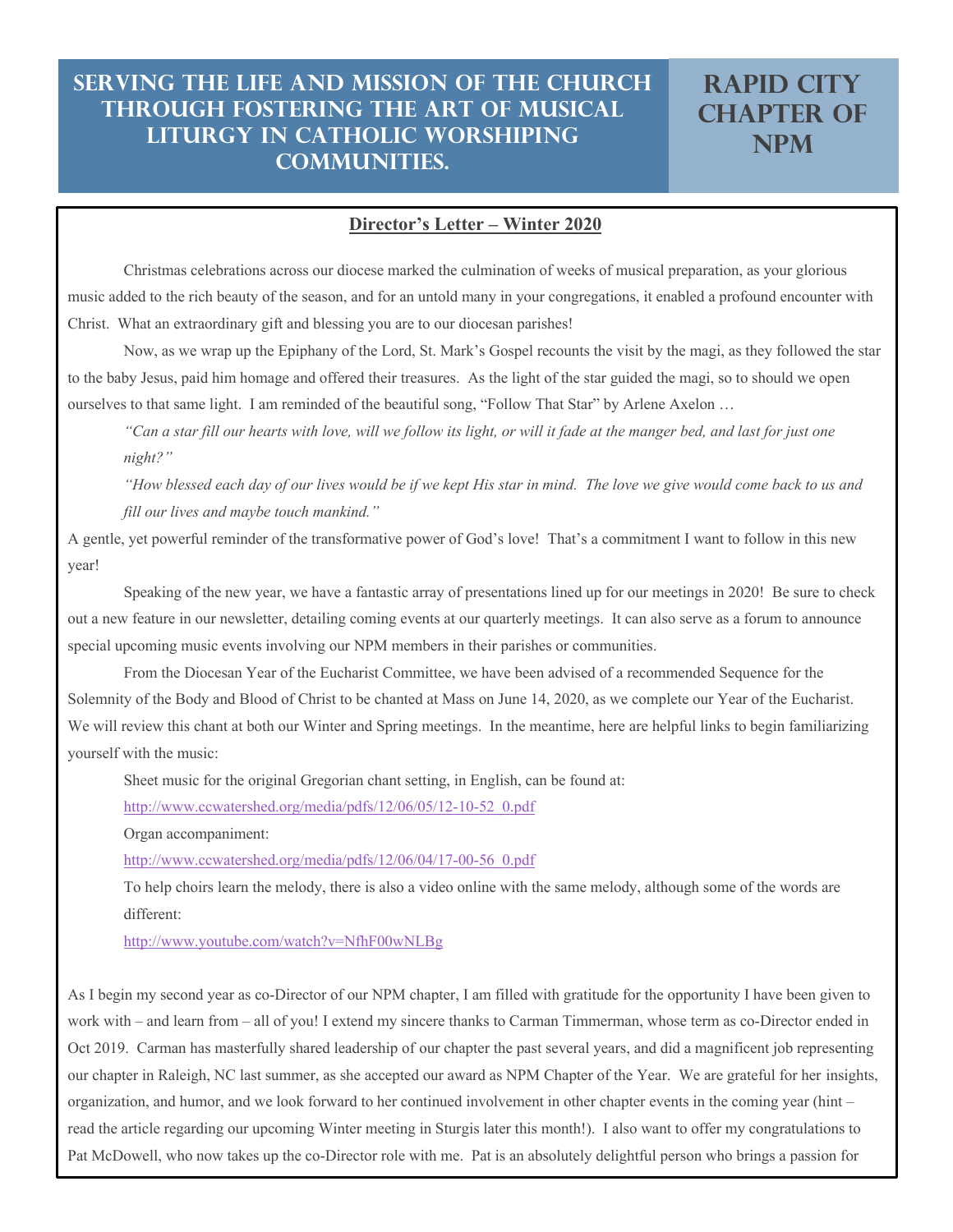## **Rapid City CHAPTER OF NPM**

#### **Director's Letter – Winter 2020 Continued**

learning and sharing opportunities to both educate and nourish music ministers.

On behalf of Pat McDowell and myself, we thank you for your wonderful service in our diocesan music ministry. We

look forward to seeing you in Sturgis on January 25!

Bonnie Josten

Co-Director, Rapid City NPM Chapter

Emerging Youth Music Minister Award Winners Zachary Nesland and Grace Mutchler



#### **NPM 2020 Calendar of Events**

| Date     | Event             | Location       | <b>Topics</b>                                                                        |
|----------|-------------------|----------------|--------------------------------------------------------------------------------------|
|          |                   |                |                                                                                      |
| Jan $25$ | NPM Winter        | St Francis of  | Cantor Overview/Adjudication                                                         |
|          | Mtg               | Assisi,        | Mass Parts and their Jewish Connection                                               |
|          |                   | Sturgis        | Corpus Christi Sequence review                                                       |
|          |                   |                | Chorus Impact Study: Singing For a Lifetime                                          |
|          |                   |                |                                                                                      |
| Apr 18   | NPM Spring        | <b>TBD</b>     | Productive Rehearsal Techniques                                                      |
|          | Mtg               |                | Weddings: music selections, planning tools, worship aids                             |
|          |                   |                | OCP reading session / Corpus Christi Sequence review                                 |
|          |                   |                |                                                                                      |
| Jun $20$ | <b>NPM</b> Summer | <b>Blessed</b> | Tutorial sessions: conductors, singers, cantors, guitarists, organists, keyboardists |
|          | Mtg               | Sacrament,     | Liturgy Committees – formation $&$ operation                                         |
|          |                   | RC             | Taize – explanation $&$ prayer service                                               |
|          |                   |                |                                                                                      |
| Oct 3    | NPM Fall          | Terra Sancta   | Encouraging youth participation in music ministry                                    |
|          | Mtg               |                | Rehearsal $CD's$ – how they can help your choir                                      |
|          |                   |                | St Cecilia Banquet & Awards                                                          |
|          |                   |                | Introducing new music to your congregation                                           |
|          |                   |                |                                                                                      |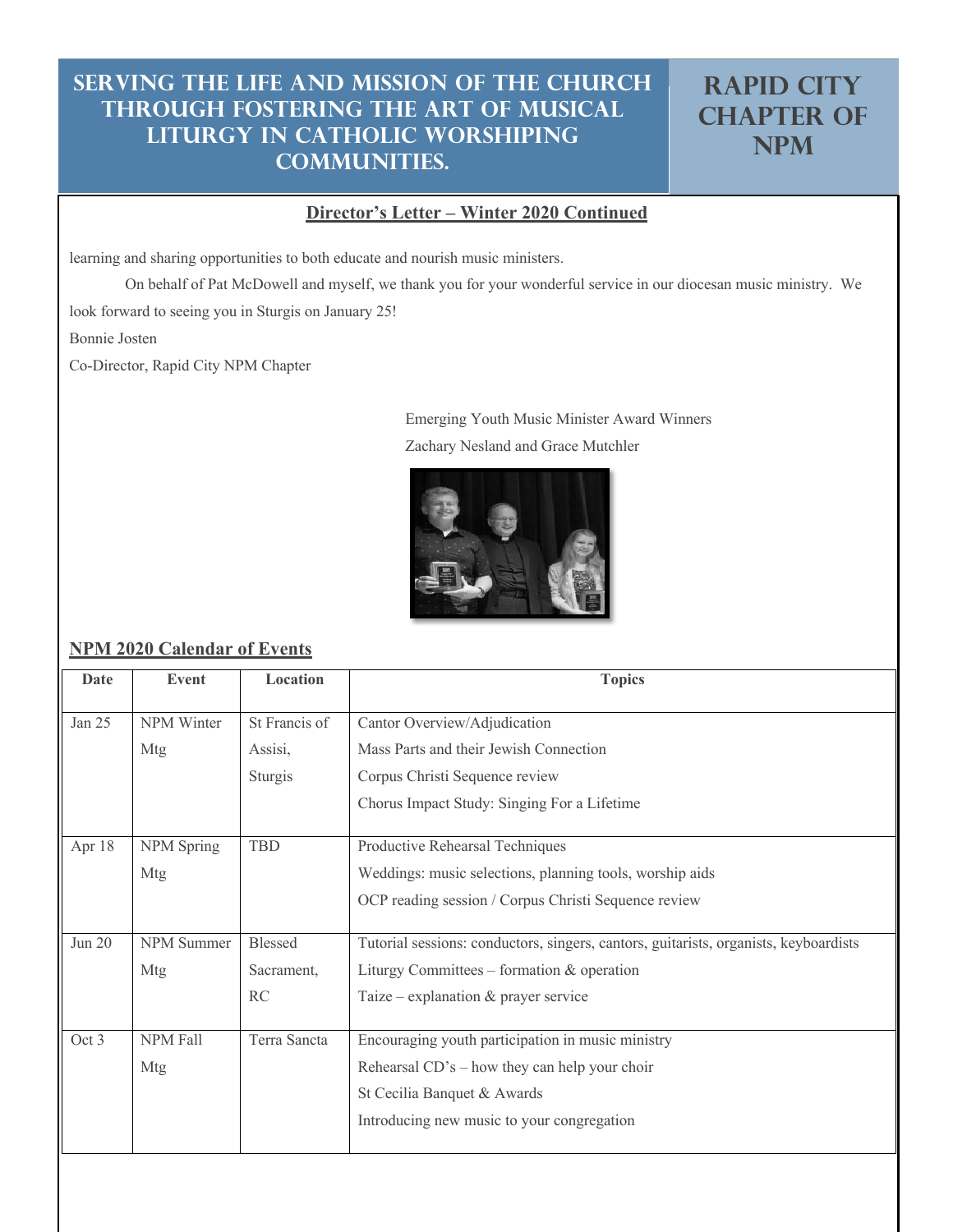**Rapid City CHAPTER OF NPM**



**Emerging Musician: Gregg Brewer and Stacy Kopriva with Fr. Mike Mulloy**

#### **2020 Winter Meeting Preview**

Mark your calendars for Saturday, January 25, as we gather at St Francis of Assisi Church in Sturgis for our winter meeting. You're in for a marvelous day of fellowship and learning!

**Cantor Overview / Certification** – we are fortunate to have our very own Tammy Schnittgrund, NPM Chair of Cantor Steering Committee, join us to share an overview of the cantor role, followed up by an adjudication session for anyone prepared to earn their certification. Here are some notes from Tammy on what to expect:

- The first session will provide for cantors an overview of the ministry: from its roots in the documents to the rudiments of the process, we will cover the ministry of the cantor through scripture and song. Those who proclaim the Psalm need to be proficient not only in the music they sing, but have the ability to tap into the spirituality and liturgical aspects of the ministry. All three aspects of the ministry (musical, liturgical, and spiritual) will be discussed.
- Those wishing to be adjudicated for a certificate (Basic or Intermediate Cantor Certificate) need to do a bit of work ahead of the meeting. **Here is a "To Do" List for the BCC:**
	- 1. Make sure you are a National Member or that your name is listed on your Parish Membership. Contact haley@npm.org if you're not sure.
	- 2. Fill out an application for the certificate you desire. You can find the form at https:/npm.org/cantor-certificateprograms/.
	- 3. Choose two psalms from each appropriate list. Go to https:/npm.org/wp-content/uploads/cantor-repertoire-listdescriptions-all.pdf for the list and for information on how to pick the psalms. *The psalms you sing MUST come from this list.*
	- 4. Compile the other music you will need for the adjudication. For the BCC, you will need a setting of the *Kyrie* AND a *Lamb of God*. The setting you sing at Mass each week works perfectly. Not sure which setting you sing? Check with your music director.
	- 5. Prepare your music bring your application, membership #, fee, and materials to the meeting. *Note: We will not be learning the music at the meeting. Come prepared.*
	- 6. You will be adjudicated on-site and I will submit your information to the National Office.

\*If you already have the BCC and are interested in the ICC, send me an email (tammyschnitt@yahoo.com) and I'll get more information to you. I'll work you through the process! There are several folks that have their BCC and it's high time we get a few with their ICC!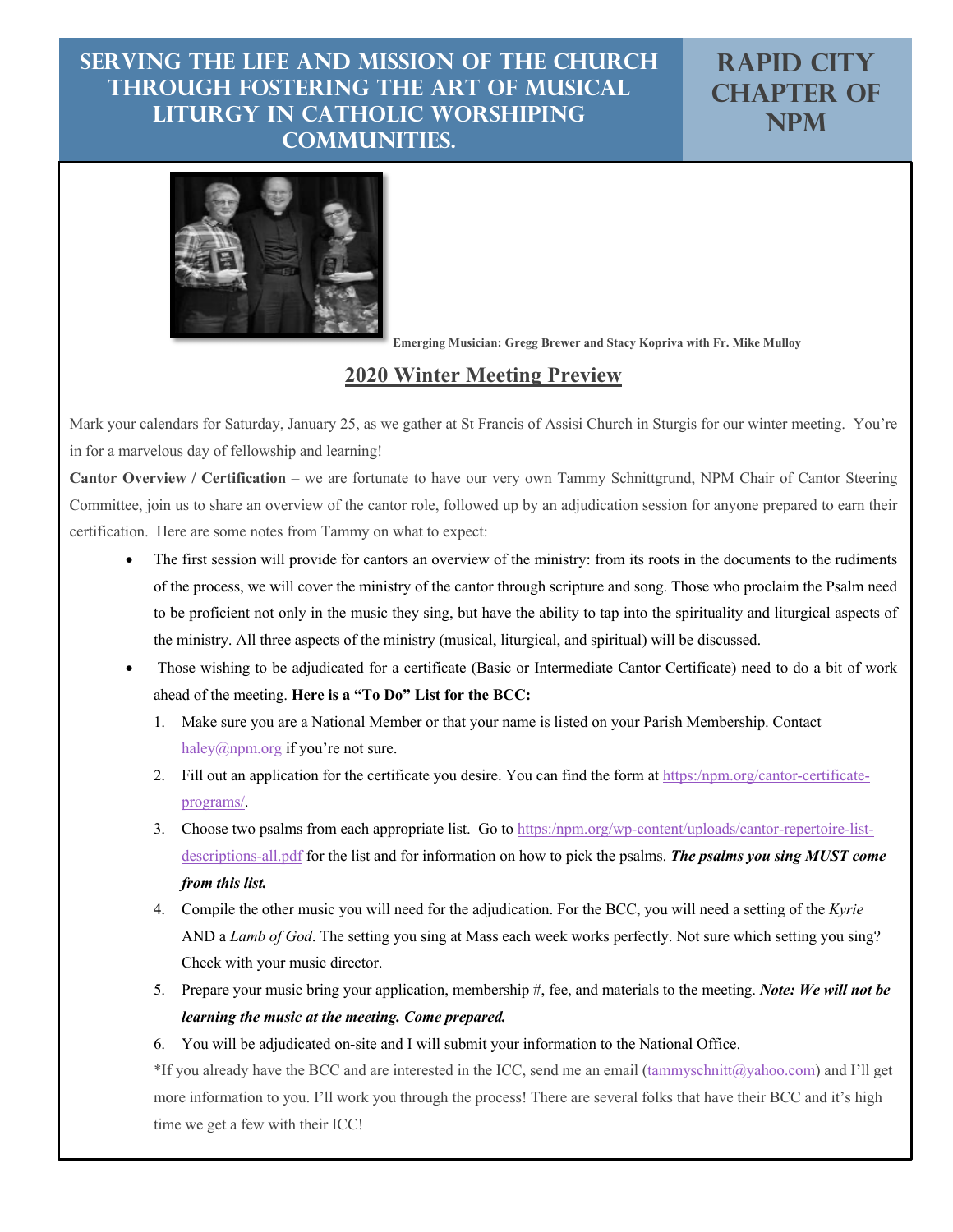#### **2020 Winter Meeting Preview Continued**

**Mass Parts and their relationship to Jewish tradition** - Running concurrently to Tammy's cantor adjudication session, we are delighted to have Fr. Timothy Castor join us to provide us background and information on the rich history of Jewish tradition, and how it is reflected in our Mass parts and prayers. This is a great segue from Fr. Mike Mulloy's discussion on the Eucharist at our fall meeting, so we are excited for continuing our education on this topic!

**The Chorus Impact Study: Singing for a Lifetime** – we all know the adage, 'an apple a day keeps the doctor away,' and now we will learn about the mental & physical benefits of singing! Carman Timmerman is our featured presenter in the afternoon session on this informative and compelling topic. Here's a sneak peek from Carman …

• Singing in a chorus has a powerfully positive impact on people across generations, as well as on the communities in which they live. "The Chorus Impact Study: Singing For A Lifetime," released in June 2019, looks in-depth at the role that singing plays in the lives of older adults.

A new year, a new decade, and new opportunities to grow in our ministry … a trifecta of fun that awaits!! We look forward to

seeing you there!

**If you have any upcoming special music events in your parish or in your community that involve fellow NPM members, email Bonnie Josten (bonnie.josten@gmail.com) with event information, so we can add it to our calendar.**

Notification deadlines (to include in our quarterly newsletters) are as follows:

- Spring Newsletter March 21, 2020
- Summer Newsletter May 23, 2020
- Fall Newsletter September 1, 2020



Photograph of the meeting and Emerging Music Winner Mark Schroeder with Fr. Mike Mulloy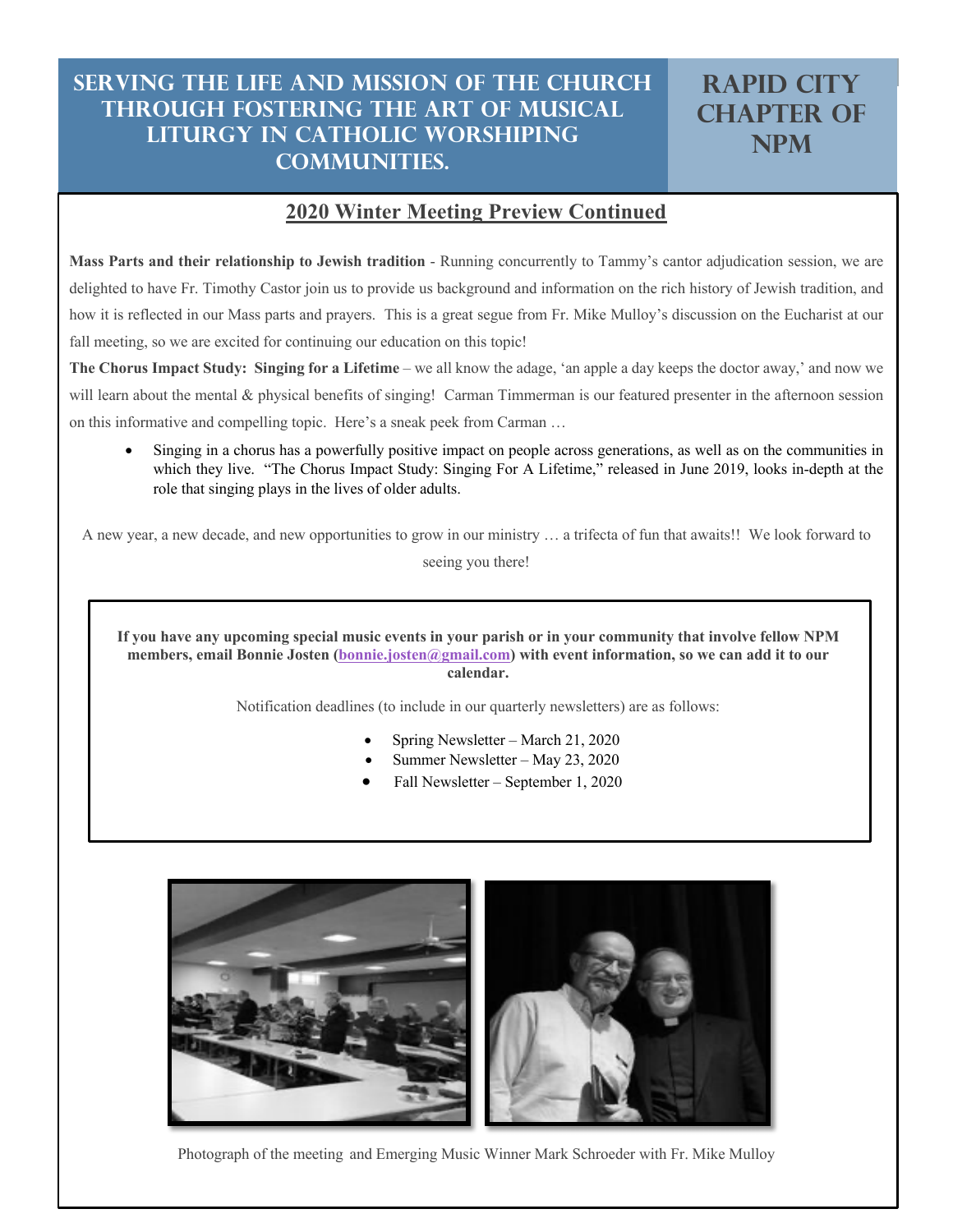**Rapid City CHAPTER OF NPM**

Called from Living Waters

43rd Annual

## NPM National Convention

July 7-10, 2020

Lousville, Ky

## Go to: npm.org/2020-annual-convention

to register



St. Cecilia Award- Laity Jeanine Gerlach with Fr. Mike Mulloy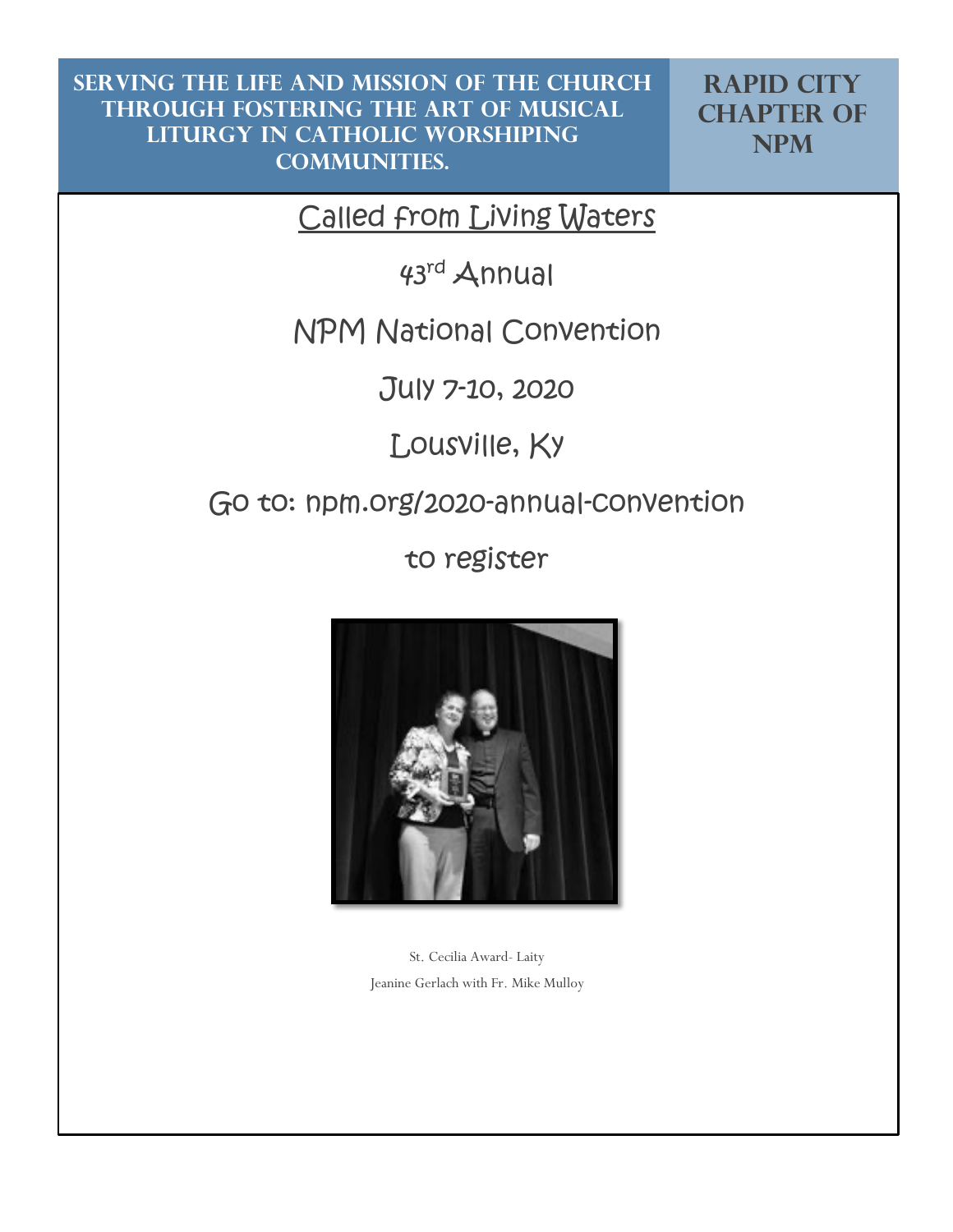## <sup>7</sup> **Serving the life and mission of the church Serving the life and mission of the church through fostering the art of musical through fostering the art of musical liturgy in Catholic worshiping liturgy in Catholic worshiping communities. communities.**

#### **Congratulations to our new officers and award winners!**

- Pat McDowell, elected to 2-yr term as Chapter Co-Director
- James Washabaugh, elected to 2-yr term as Chapter Secretary/Treasurer (election held to fill this vacated role, previously held by Pat McDowell)
- Jeanine Gerlach, elected to 1-yr term as Co-Programming Coordinator
- St. Cecilia (clergy) Fr. Kerry Prendiville (St. Therese of the Little Flower)
- St. Cecilia (laity) Jeanine Gerlach (Our Lady of Perpetual Help Cathedral)
- Peggy Langenfeld Memorial Sheila Schweitzer (Holy Cross), Marlene Biegler (Holy Cross), Margaret Lindskov (Holy Rosary), Pat McDowell (Blessed Sacrament)
- Emerging Music Minister Greg Brewer (St. Michaels), Stacy Kopriva (Blessed Sacrament), Mark Schroeder (Our Lady of Perpetual Help Cathedral)
- Emerging Youth Music Minister Grace Mutchler (Our Lady of Mt. Carmel), Zachary Nesland (Blessed Sacrament)
- 25 Years of Service Ann Crance, Bill Hahne, Jim Hulm Jr, Ken Quinn, Sheila Scherer, Cindy Washabaugh, Carman Timmerman
- 40 Years of Service Kristine Engelhardt, Ann Shepherd, Brian Spiess, Teresa Spiess, Bonnie Josten

*The board announced that beginning next year, we will include a 10-yr service award level.*



Peg Langenfeld Award Winners

Pat McDowell, Margaret Lindskov, Marlene Biegler, and Sheila Schweitzer with Fr. Mike Mulloy